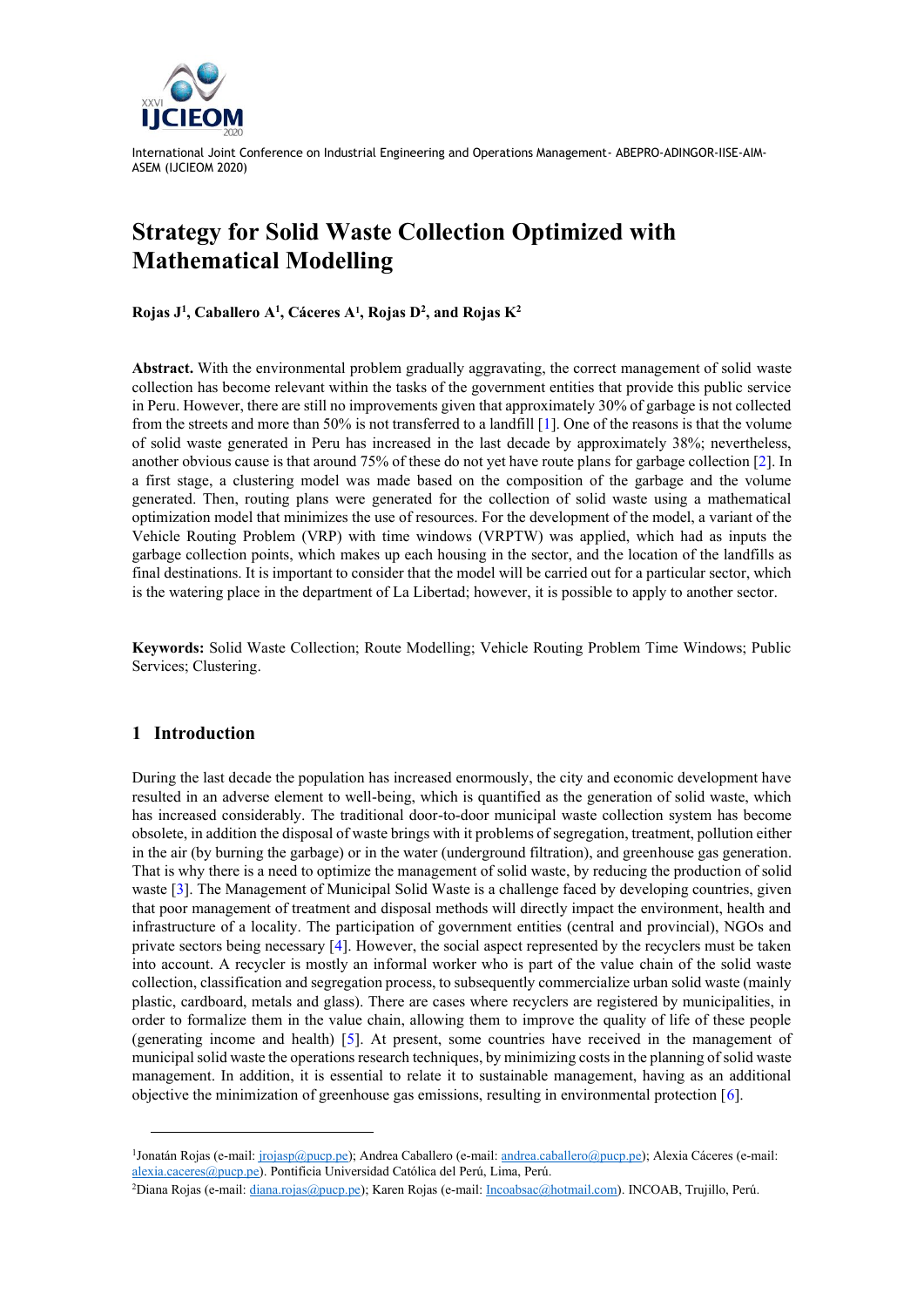

In Peru, the Ministry of Environment - MINAM has developed efforts to improve the collection and segregation of municipal solid waste. In 2017 approximately 22, 227.906 tons of solid waste was collected per day [7], where 50.44% of the volume was generated by the departments of Lima and La Libertad. In 2017, MINAN published the regulation of the Law of Integral Management of Solid Waste by Supreme Decree No. 014-2017-MINAM [8], focusing on the population becoming aware of the importance of segregation of solid waste from the source, trying to minimize the generation of waste, reusing and taking advantage of recyclable products using them as inputs for other derived industries. This decree arises as a national concern that only 1.9% of total solid waste is reusable [9]. In the current scenario, the municipalities are the entities responsible for providing support for the collection, transport and treatment of solid waste from their community. Each municipal government independently manages its solid waste collection under the incentives and guidelines of the Ministry of Environment, which is why this research seeks to optimize the coverage of solid waste collection from a district north of the city of Trujillo , the objectives being to increase the coverage of the solid waste segregation plan through the use of mathematical modelling and to train 7% of the population on segregation at the source, in order to have a clean and orderly district which is reflected in community quality of life.

#### **2 State of Art**

Operations research is the use of quantitative methods to make decisions by analyzing and improving systems operations. These systems can be of the financial, engineering or industrial type. Operations research establishes the synergy of analytical tools from different disciplines; They are also based on mathematical optimization, which to be developed need computer support, in order to provide information and knowledge of the systems [10].

Decision making is optimal when analysing the system as a whole, that is, when the effects of several parameters are taken into account together. In general, in the abstraction of a problem, the optimal decision is made by developing mathematical models and performing a sensitivity analysis of the different parameters; which represent different environment scenarios [11]. Operations research reached maturity during World War II. It is currently considered a difficult discipline to understand, although it has applications in organizations; among them they are used to model and solve problems of production, logistics, finance, etc. Within the organizations there are multiple decision makers with conflicting goals and objectives, which analyse operations with a high level of uncertainty and aim to reduce costs and increase service quality [12].

One of the main tools of operations research is linear programming. A linear program (LP) is an optimization problem that has linear functions, and has an objective which is to maximize or minimize, and is subject to restrictions (equations or inequalities) [13]. A linear programming problem is defined as follows:

*Linear objective function:* maximize  $U = C_1X_1 + C_2X_2 + C_3X_3 + \cdots + C_nX_n$  (1) *Constraints:* Subject to:  $a_{11}X_1 + a_{12}X_2 + a_{13}X_3 + \cdots + a_{1n}X_n \{ \leq, =, \geq \} b_1$  (2) ⋮

$$
a_{m1}X_1 + a_{m2}X_2 + a_{m3}X_3 + \dots + a_{mn}X_n \{ \leq, =, \geq \} b_m \quad (3)
$$
  

$$
\forall X_i \geq 0; i \in \{1, 2, 3, \dots, m\} \quad (4)
$$

#### *2.1 Clustering Model*

A cluster model seeks to create groups of entities that share similar attributes within a defined population. One way to assimilate clustering as a mathematical model is to associate a distance between the different points of our population, which represents the similarity between them. Then a clustering function is used,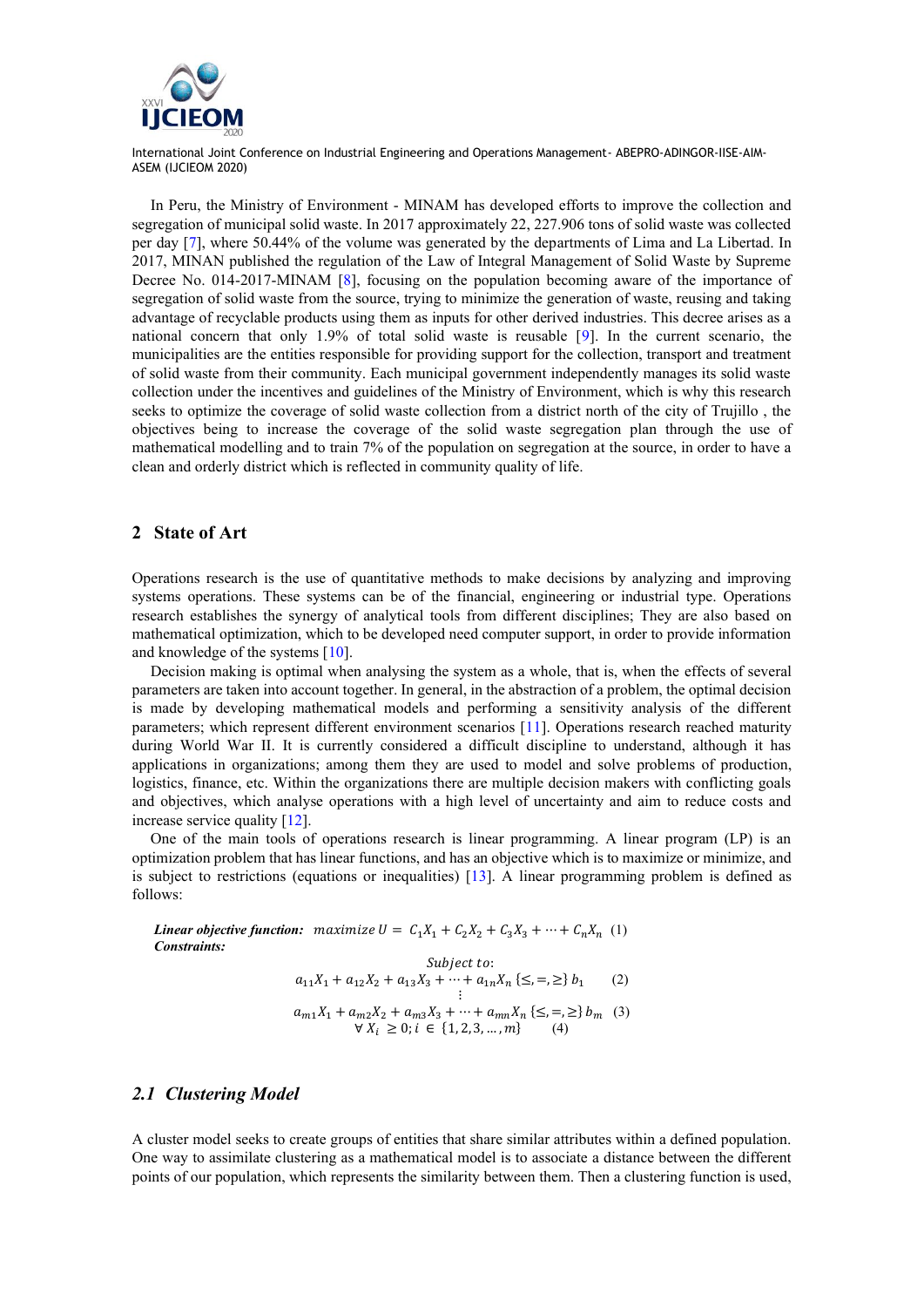

which is any function that, starting from a population N, brings together n entities to form k groups. At the time of segmentation, it should be evidenced that the distance between the points of the same cluster is small, while the distance between points of different clusters is large [14]. Linear and mixed programming can be used as one of the clustering functions. A case of this can be evidenced in the application in customer segmentation, in which the optimal partition of a data of n units in m dimensions was sought, in which the objective function was to minimize the radius of the clusters given the distance and number of clusters desired [15]. In the same way, the binary programming method can be used to solve a problem of location of warehouses, in which there are clients i, which will be segmented according to the warehouse j that will attend them. In this case, the potential places for locating the stores j are taken as predetermined data, and the binary variables Xij are used to determine if the client i was served by the store j, or if it belongs to the cluster that will be served by it, and the binary variables  $Y_i$  that determine if the warehouse was built at the potential location j; and seeks to minimize the distance to travel. According to Chopra and Meindl [16], a warehouse location optimization model requires the following data:

- $n =$  Number of possible locations and capacities of potential stores
- $m =$  number of demand points
- $D_i$  = demand of point j
- $K_i$  = Capacity of the potential warehouse
- $f_i$  = Fixed cost of potential warehouse i
- $c_{ij}$  = Cost of moving items from warehouse i to point j

Having the following decision variables:

- $y_i = 1$  if the warehouse is installed, 0 if it is closed.
- $x_{ii}$  = Amount sent from warehouse i to point j

| $Min = \sum_{i=1}^{n} f_i y_i + \sum_{i=1}^{n} \sum_{j=1}^{m} c_{ij} x_{ij}$ (5) |     |
|----------------------------------------------------------------------------------|-----|
| $\sum_{i=1}^n x_{ij} = D_j$<br>$\forall j = 1, , m$                              | (6) |
| $\sum_{i=1}^{m} x_{ij} \leq K_i y_i$<br>$\forall i=1,,n$                         | (7) |
| $y_i \in \{0, 1\}$<br>$\forall i=1,,n$                                           | (8) |
| $x_{ij} \geq 0$                                                                  | (9) |

#### *2.2 Routing Model*

The mathematical route design model refers to any problem related to the distribution of goods between deposits and customers. It seeks to determine a set of routes that start and end in a warehouse, so that all customers are served. The objective is to minimize the total distance traveled so that operational restrictions are respected [17]. This model can be represented as a graph that joins arcs and nodes. Each node represents a customer with an assigned demand, and each arc represents a non-negative cost that joins each pair of nodes. The initial node is called no that will represent the deposit.

| $min \sum_{i \in V} \sum_{j \in V} c_{ij} x_{ij}$                                                     | (10) |
|-------------------------------------------------------------------------------------------------------|------|
| Subject to:                                                                                           |      |
| $\forall i \in N$<br>$\sum_{i\in V} x_{ij} = 1$                                                       | (11) |
| $\forall j \in N$<br>$\sum_{i\in V} x_{ij} = 1$                                                       | (12) |
| $\sum_{i\in V} x_{io} =  k $                                                                          | (13) |
| $\forall S \subseteq N, S \neq \emptyset$ (14)<br>$\sum_{i \notin S} \sum_{j \in S} x_{ij} \geq r(S)$ |      |
| $x_{ij} \in \{0,1\}$                                                                                  | (15) |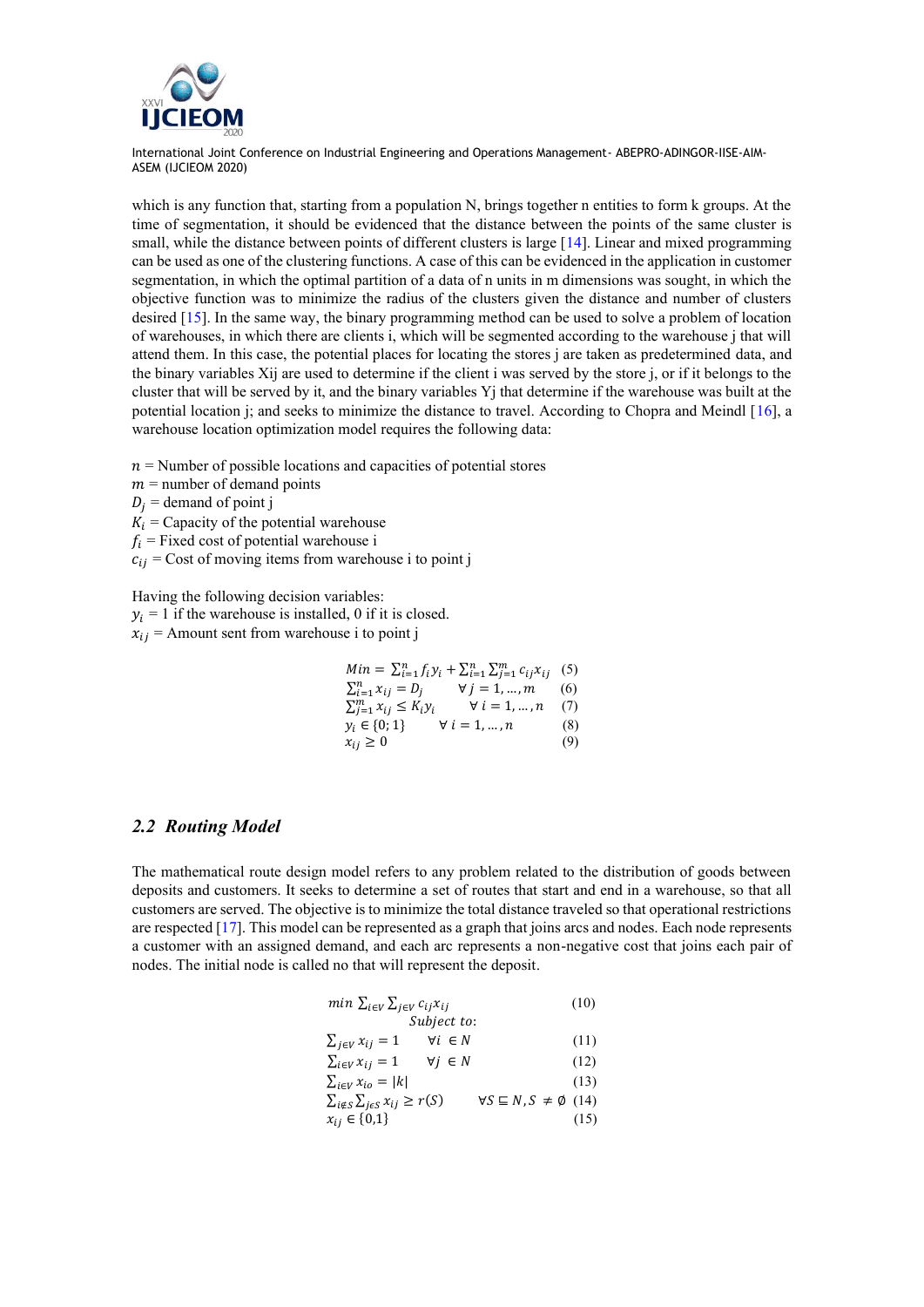

The scientific community has adopted the entire linear programming models to optimize the design of the municipal solid waste management network. The economic and environmental aspects are considered in these types of models. To solve the multi-objective model, the restriction method is often used [17].

Currently, more than 50% of the world's population lives in cities and the urbanization rate is increasing rapidly. This adds challenges in waste management systems at different stages: waste generation, waste collection, waste treatment and disposal, and waste recovery. The waste collection capacity and efficiency of each municipality vary and depend on labour budgets, route design and coverage areas. In the urban solid waste value chain, the informal sector plays an important role in the collection, classification and recovery of recycling waste. Substantial efforts are being made in developing countries to reorient these efforts [18]. Therefore, solid waste management in cities has proved to be a complex task for public policy makers who seek to reduce costs when making decisions. That is why the emphasis of municipalities is focused on the optimization of waste management. This objective can be achieved through the use of operations research tools to locate general and recyclable waste collection sites and create an effective collection route system for trucks thus achieving a reduction in environmental impacts [19].

#### **3 Current Situation**

Peru it is estimated that 19,000 tons of solid waste are produced daily, this is equivalent to three full national stadiums [20], of which only 52% of solid waste goes to landfills [21], 44% go to dumps, stay in the street or are thrown into the water and only remaining 4% is reused [22]. In addition to polluting cities, beaches are also being contaminated. In 2019, the Regional Health Management of La Libertad claimed that only three beaches in the region are considered healthy and suitable for bathers [23].

The district of Huanchaco is located in the northwest area of the city of Trujillo, Peru. Of which approximately 96.32% corresponds to housing within the urban area and 3.68% to housing within the rural area.

The population of the district of Huanchaco is 44,806 inhabitants who reside in 12,555 homes grouped in 14 neighbourhood areas that generate a total of 766 tons of waste on average per month. This study will focus on neighbourhood zones 1 and 2 that correspond to the capital of the district. Figure 1 illustrates the map of these neighbourhood areas. In addition, a classification of the waste generated on average by the population of the area was made. We can group it into inorganic reusable solid waste, organic reusable solid waste, and nonreusable solid waste. To determine what types of solid waste should be segregated at the source it is necessary to conduct a characterization study in order to know the physical composition of the solid household waste of the district, then identify and analyse the market demand for each type of solid waste.



**Fig. 1** Map of neighborhood areas 1 and 2.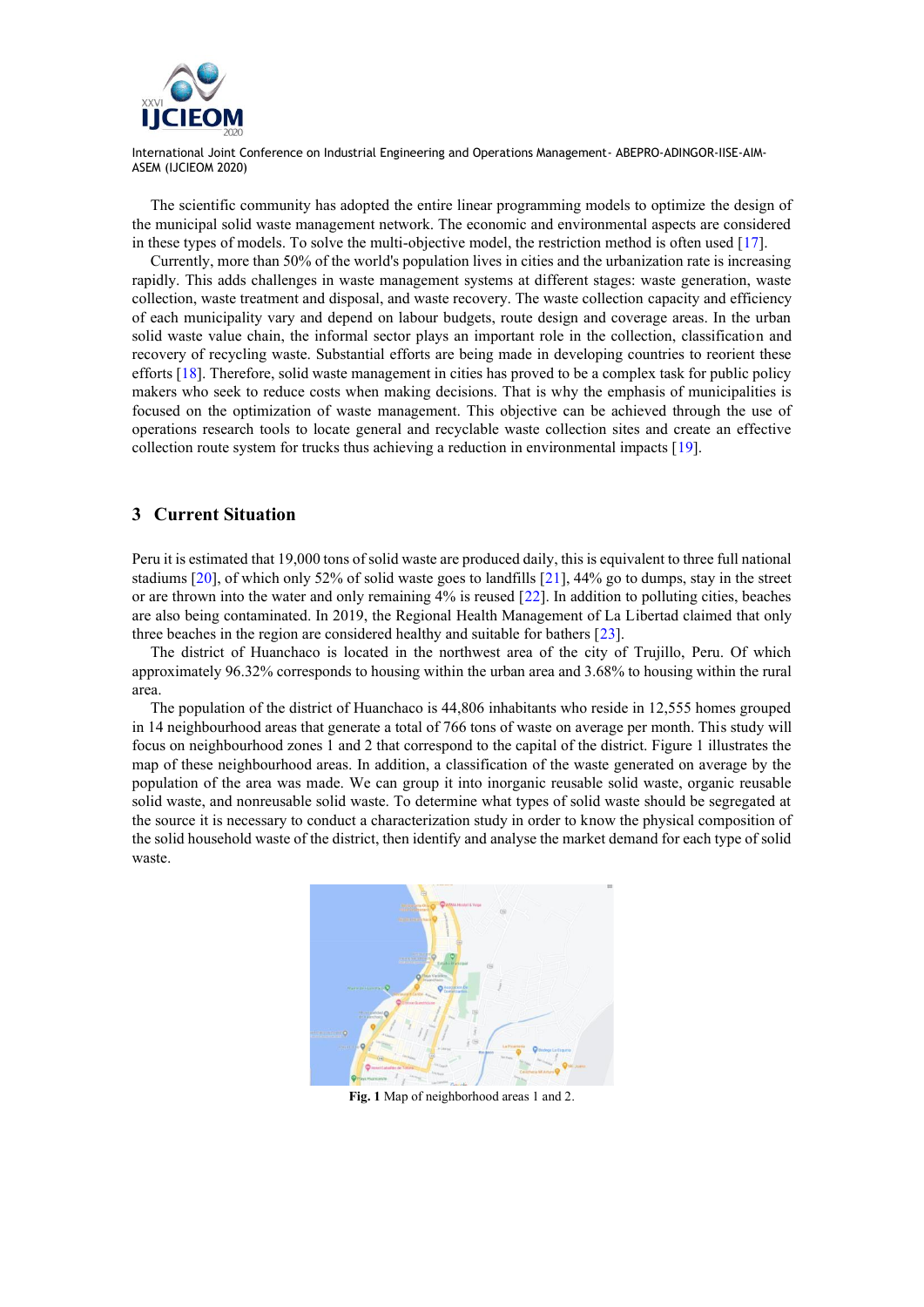

### **4 Proposed model**

In the search for efficiency when collecting recyclable material, it is not convenient to have mobile units that visit house by house. In this sense, the strategy proposed involves three phases: first, a study of solid waste characterization will be developed to determine its composition and volume, a second one to locate deposits where neighbors will carry recyclable material, and then a third phase where the routing of collection trucks that visit each of these deposits is carried out. Each block will be considered as a node and a demand will be assigned depending on how much solid waste it generates. Each node was located using the Google Earth Pro program as shown in Figure 2. In total 77 nodes were set for this neighborhood and each one has a specific demand assigned, along with its latitude and longitude attributes.



**Fig. 2** Map of neighborhood areas 1 and 2 with 77 nodes.

## *4.1 Characterization*

In this phase, a sample of homes was registered to characterize solid waste by type of component and volumetric weight. For this, 120 homes were analyzed for 7 days. In Table 1 the characterization is detailed.

| <b>Table 1 Solid Waste Characterization</b> |         |                          |  |  |
|---------------------------------------------|---------|--------------------------|--|--|
| <b>Types of solid waste</b>                 | Average | Percentual               |  |  |
|                                             |         | composition              |  |  |
| 1. Organic material                         | 8.87    | 35.8%                    |  |  |
| 2. Wood, foliage                            | 1.2     | 4.9%                     |  |  |
| 3. Paper                                    | 0.76    | 3.1%                     |  |  |
| 4. Cardboard                                | 1.31    | 5.3%                     |  |  |
| 5. Glass                                    | 0.59    | 2.4%                     |  |  |
| 6. PET Plastic                              | 0.43    | 1.7%                     |  |  |
| 7. Hard plastic                             | 0.35    | 1.4%                     |  |  |
| 8. Bags                                     | 1.6     | 6.5%                     |  |  |
| 9. Technopor and similar                    | 8.87    | 35.8%                    |  |  |
| 10. Metal                                   | 0.73    | 2.9%                     |  |  |
| 11. Fabrics, textiles                       | 0.56    | 2.3%                     |  |  |
| 12. Rubber, leather                         | 0.28    | 1.1%                     |  |  |
| 13. Batteries                               | 0.33    | 1.4%                     |  |  |
| 14. Remains of medicine                     | 0.26    | 1.1%                     |  |  |
| 15. Sanitary waste                          | 2.39    | 9.7%                     |  |  |
| 16. Inert waste                             | 4.61    | 18.6%                    |  |  |
| 17. Others                                  | 0.22    | 0.9%                     |  |  |
| Average volumetric weight                   |         | 166.98 kg/m <sup>3</sup> |  |  |
|                                             |         |                          |  |  |
|                                             |         |                          |  |  |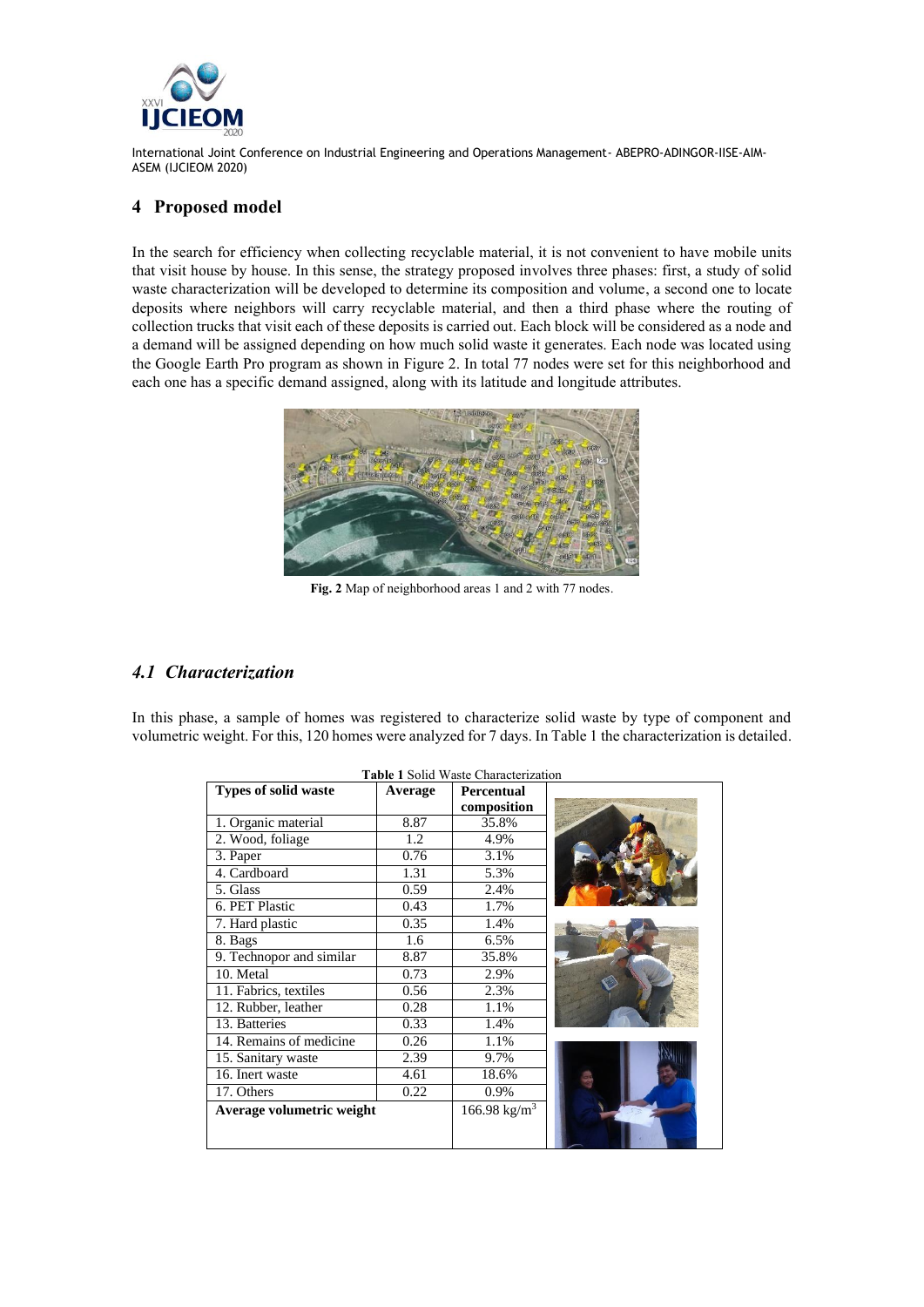

## *4.2 Deposit Location Phase*

For this phase, it is proposed to use an optimization model that seeks to minimize the total amount of deposits of recyclable material. In this model, the demand restrictions for each node must be respected, and the capacity that each container of recyclable material could withstand. In addition to this classic model, a restriction of the maximum that a person must travel to leave their waste in the assigned deposit is added. The proposed model for this first phase is presented in Figure 3. The objective function seeks to minimize the number of deposits, while the first restriction limits that the maximum that a person will travel to dispose of their waste is 100 meters. The following restriction ensures that all demand nodes are visited and the last restriction indicates a relationship between the allocation variable  $X$  with the decision to have or not have a deposit in a specific node  $Y$ .

| <b>BE AMPLIDE</b>                                                                                       | <b>COL</b>                                                                                                                                                                                                                                                                                                                                                                                               |                 |       |                         |  |
|---------------------------------------------------------------------------------------------------------|----------------------------------------------------------------------------------------------------------------------------------------------------------------------------------------------------------------------------------------------------------------------------------------------------------------------------------------------------------------------------------------------------------|-----------------|-------|-------------------------|--|
| File Edit Window Help                                                                                   |                                                                                                                                                                                                                                                                                                                                                                                                          |                 |       |                         |  |
| <b>A # 36 10</b><br>* Current Directory                                                                 | aolid waste.mod   aolid waste Depots.mod <                                                                                                                                                                                                                                                                                                                                                               | <b>OConsolo</b> |       | <b>ALC AC VIOLATION</b> |  |
| CAUsers\jonal\Dropbox\a Docencia\JOP1\2016-1*<br>· solid waste Depats mod<br>*transp.dat<br>#transp.mod | minimize Depots: sum{i in nodes} Y[i];<br>subject to DistMax $\{(i, j)$ in matrix}: $X[i, j]^*$ distance $[i, j] < 0.1$ ;<br>subject to Capacity $\{i \text{ in nodes}\}\$ sum $\{j \text{ in nodes}\}$ $X[i,j] \leq 10$ ;<br>subject to Use $\{i \text{ in nodes}\}\$ sum $\{i \text{ in nodes}\}\$ $X[i,j]=1$ ;<br>subject to Activitacion {i in nodes}: sum{j in nodes} $X[i, j] \leq M^{\gamma}[i];$ | AM N<br>amp1:   |       |                         |  |
|                                                                                                         |                                                                                                                                                                                                                                                                                                                                                                                                          |                 |       |                         |  |
|                                                                                                         |                                                                                                                                                                                                                                                                                                                                                                                                          |                 |       |                         |  |
|                                                                                                         | $\sim$<br>--                                                                                                                                                                                                                                                                                                                                                                                             | Writable        | Inter |                         |  |

#### **Fig. 3** Location model.

## *4.3 Routing Vehicles Phase*

In this second phase there is already information on where the waste deposits are located and it is proposed to use a routing model for the collection of recyclable material from these deposits, starting and finishing the route at the base located in the district of El Milagro, as shown in Figure 4.

| AMPLIDE                                                                                                                                       | <b>EN</b>                                                                                                                                                                                                                                                                                                                                                                                                                                                                                                                                                                                                         |                                   |                          |  |
|-----------------------------------------------------------------------------------------------------------------------------------------------|-------------------------------------------------------------------------------------------------------------------------------------------------------------------------------------------------------------------------------------------------------------------------------------------------------------------------------------------------------------------------------------------------------------------------------------------------------------------------------------------------------------------------------------------------------------------------------------------------------------------|-----------------------------------|--------------------------|--|
| File Edit Window Help                                                                                                                         |                                                                                                                                                                                                                                                                                                                                                                                                                                                                                                                                                                                                                   |                                   |                          |  |
| N.W. A.G. Ford<br>*Current Directory<br>CAUsers\jona\\Dropbox\a Docencia\JOP1\2016-1*<br>solid waste Depats.mod<br>#transp.dat<br>*transp.mod | Naciid waste.mod   Naciid waste Depots.mod <<br>minimize Total Distance: sum $\{(i, j)$ in matrix: $i \leq j$ $\{j, j\}$ distance $[i, j]$ ;<br>subject to c in {i in nodes: $i > 1$ }:sum{j in nodes: $i < j$ } $X[i, j] = 1$ ;<br>subject to c out {i in nodes: $i>1$ }:sum{j in nodes: $i>j$ } X[j, i]=1;<br>subject to routes: sum{i in nodes $i>1$ } $X[i, i]$ <= K;<br>subject to subtour $\{i, j\}$ in matrix: $i>1$ and $j>1$ and $i>j$ : $u[i]-u[i]$<br>+ Capacity* $X[i, i]$ <= Capacity - demand $[i]$ ;<br>subject to limite $\{i \text{ in nodes} : i > 1\}$ : demand $[i] \leq u[i] \leq$ Capacity; | <b>OConsole</b><br>AM !!<br>amp1: | <b>ALC: NO 9 19 9 11</b> |  |
|                                                                                                                                               |                                                                                                                                                                                                                                                                                                                                                                                                                                                                                                                                                                                                                   |                                   |                          |  |

**Fig. 4** Vehicle routing models.

#### **5 Results**

For the execution of the proposed model, the AMPL optimization program was used in its full version. The solver chosen was CPLEX in version 12.6.3.0 on a core i5 laptop with 8 GB of RAM. As described in the first part, the proposed methodology is divided into 2 phases: deposit location and vehicle routing.

The first phase was executed the model described on the parameters mentioned in the previous section. The result was that 16 deposits for recyclable material will be implemented in the nodes. It can be seen that the maximum number of nodes allocated per deposit is 10 and the maximum distance they travel is 0.1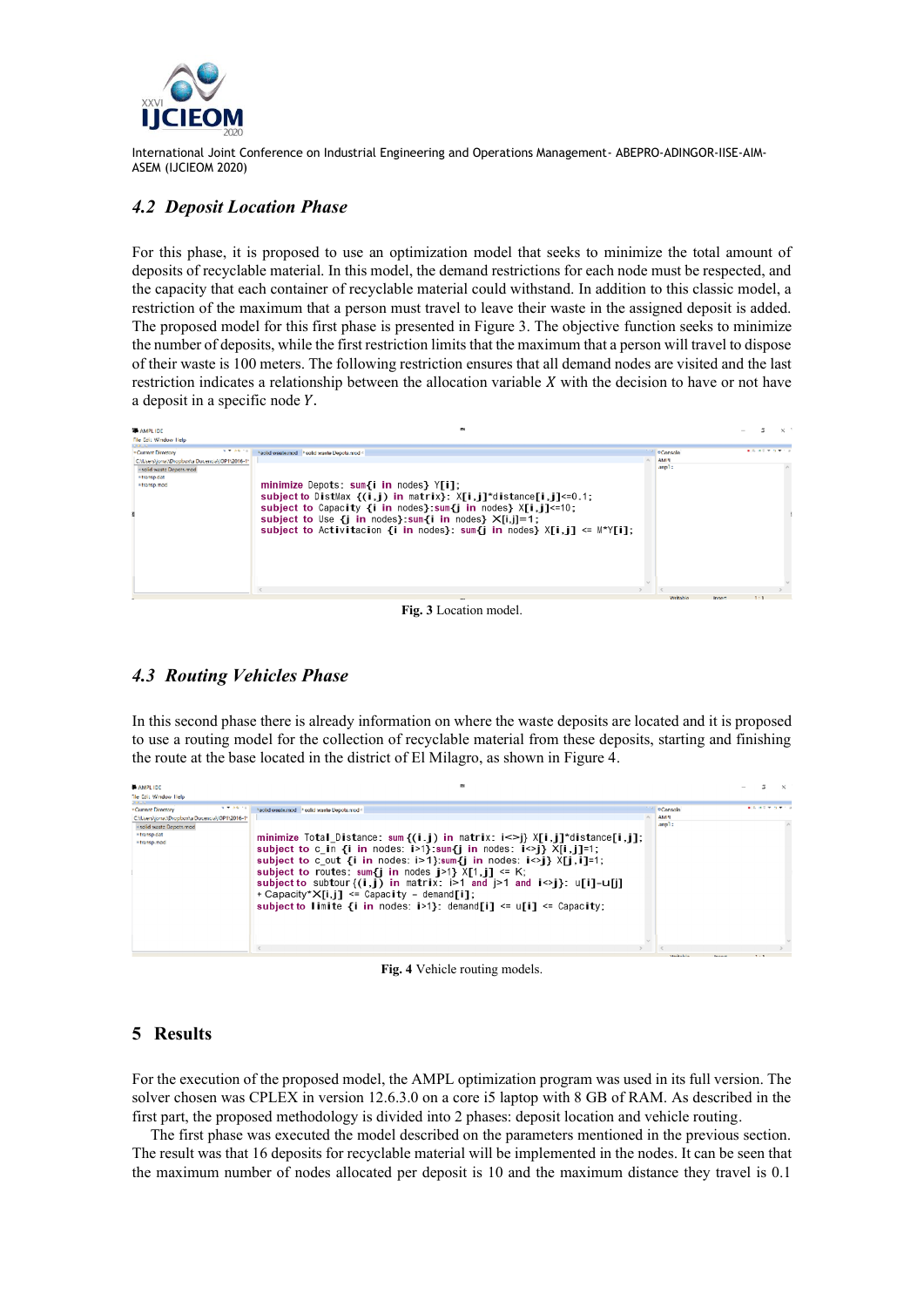

kilometers. These 16 selected nodes will serve as input data for the next vehicle routing model. With this information a distance matrix will be calculated and the demand captured by this neighborhood waste container will be assigned. A starting point is added to the model, which is where all the recyclable material from the studied community called "Dep" is collected. This research proposes a methodology applied in the district of Huanchaco, Trujillo, obtaining 16 deposits of potentially recyclable waste. Each of these deposits will have a demand that considers 0.57 kilograms per inhabitant per day.

In the second phase of the study, a circuit was designed for each deposit so that the waste collector can take the total generated in the week to the base in the district of El Milagro. The main advantage of the proposal is that it has a methodology replicable to other urban areas of Trujillo, including other departments of Peru. The necessary information is an estimate of the generation of solid waste per block and the capacity of the collection fleet.

Optimizing the use of municipal resources leads to an improvement in the coverage service in garbage collection, generating an increase of 14.75% in the population's satisfaction with the perception of basic services (internal municipal survey on solid waste management).

#### **6 Conclusions**

This research was developed in the Huanchaco district, with a pilot sample of 7% of the population, through the study of Characterization, Segregation, and Management of Solid Waste. The number of garbage collection containers and the route associated with its collection through trucks were determined. The routes obtained are shown below:

> $Route 1: Dep - C_6 - C_1 - C_9 - Dep$  $Route 2: Dep - C_{31} - C_{16} - Dep$  $Route 3: Dep - C_{34} - C_{38} - C_{40} - Dep$  $Route 4: Dep - C_{50} - C_{51} - C_{61} - Dep$  $Route 5: Dep - C_{68} - C_{65} - C_{74} - Dep$ Route 6:  $Dep - C_{76} - C_{26} - Dep$

The linear programming model developed, and the support software is flexible and scalable, that is, in the next phase of the solid waste segregation study, it can be applied to the entire district, since there is mathematical and technical feasibility. However, although local governments have their budget for these activities, the municipality has a late response in these projects; It remains as an alternative to be subject to the funds provided by the Ministry of the Environment – MINAM.

#### **7 References**

- 1. Ministerio del Ambiente del Perú (2018). Nueva ley y reglamento de residuos sólidos. Last accessed September 16th, 2019.
- 2. EPG Universidad Continental (2019). ¿Cómo se manejan los residuos sólidos en el Perú? Last accessed September 24th, 2019.
- 3. Yousefloo, A. & Babazadeh, R. (2019). Designing an Integrated Municipal Solid Waste Management Network: A case study. Journal of Cleaner Production. https://doi.org/10.1016/j.jclepro.2019.118824
- 4. Iyamu, H., Anda, M. & Ho, G. (2020). A review of municipal solid waste management in the BRIC and highincome countries: A thematic framework for low-income countries. Habitat International 95 (2020) 102097.
- 5. Fidelisa, R., Marco-Ferreira, A., Antunes, L. & Komatsuc, A. (2020). Socio-productive inclusion of scavengers in municipal solid waste management in Brazil: Practices, paradigms and future prospects. Resources, Conservation & Recycling 154 (2020) 104594.
- 6. Mohsenizadeh, M., Kemal, M. & Kentel, E. (2020). Municipal solid waste management with cost minimization and emission control objectives: A case study of Ankara. Sustainable Cities and Society.
- 7. INEI (2018). Cantidad promedio diaria de residuos sólidos (basura) recolectada, según departamento, 2017.